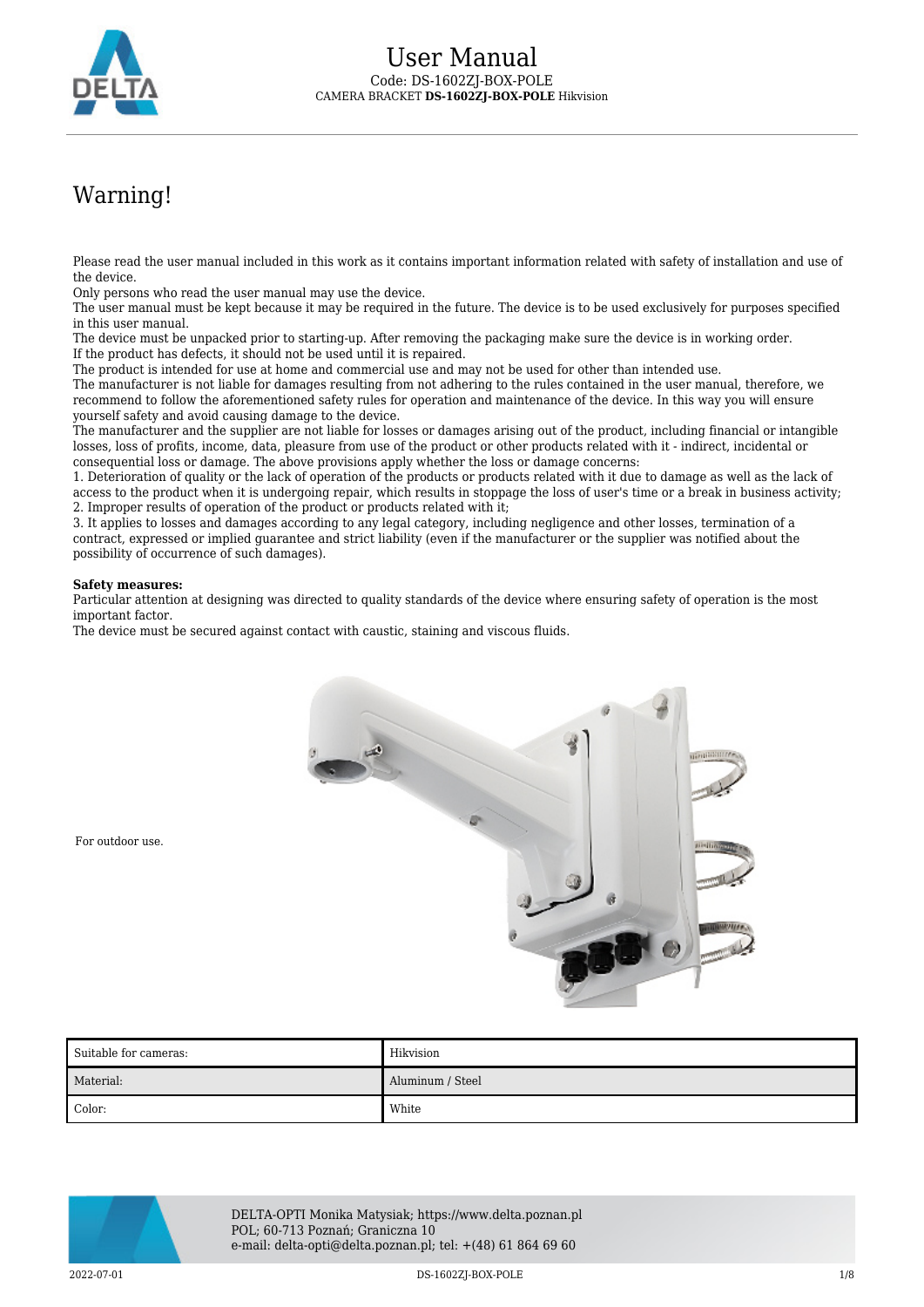

| Weight:               | $6.75 \text{ kg}$  |
|-----------------------|--------------------|
| Dimensions:           | 463 x 314 x 209 mm |
| Manufacturer / Brand: | Hikvision          |
| SAP Code:             | 302700813          |
| Guarantee:            | 3 years            |

Side view:



Bottom view:



DELTA-OPTI Monika Matysiak; https://www.delta.poznan.pl POL; 60-713 Poznań; Graniczna 10 e-mail: delta-opti@delta.poznan.pl; tel: +(48) 61 864 69 60

2022-07-01 DS-1602ZJ-BOX-POLE 2/8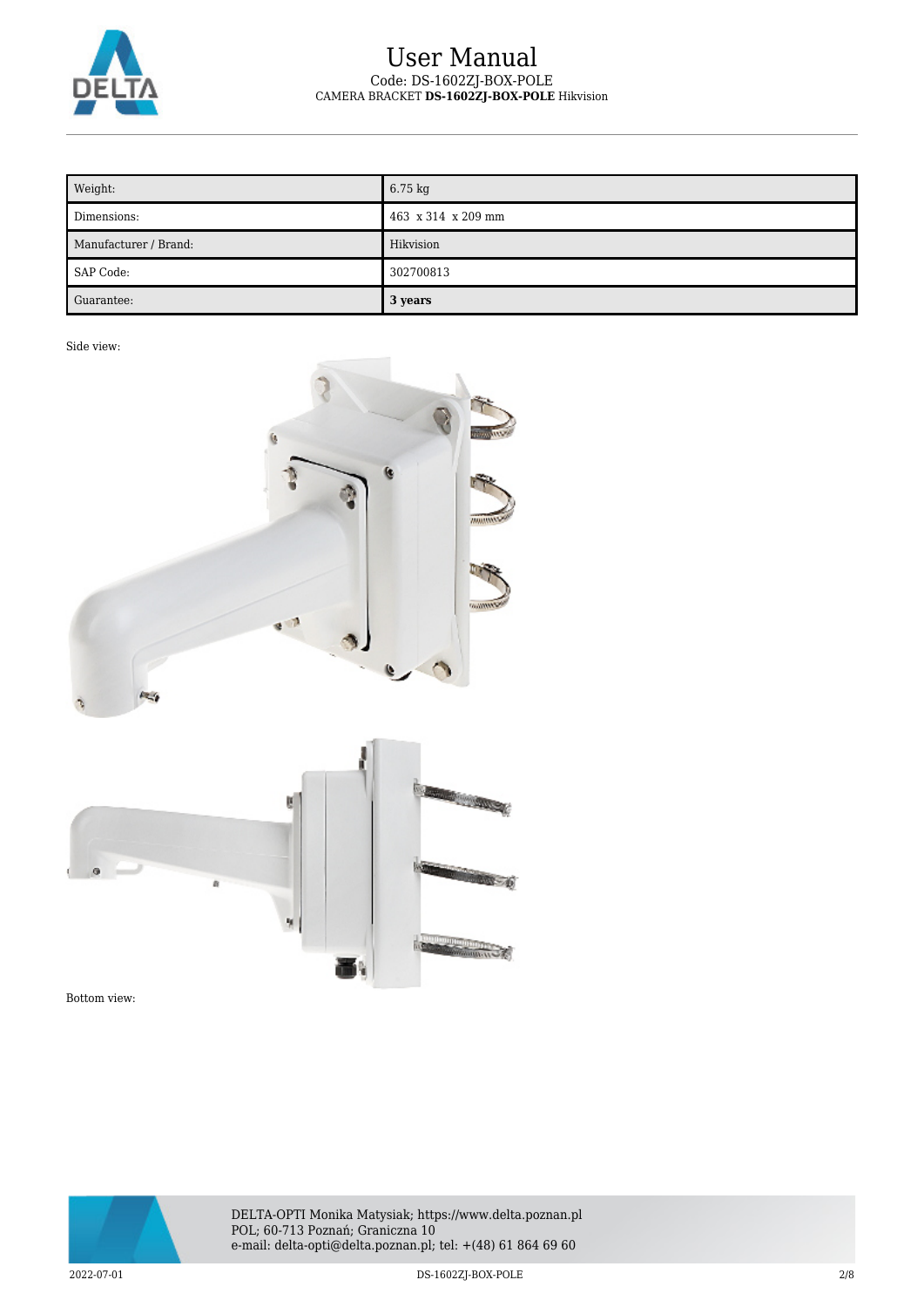





DELTA-OPTI Monika Matysiak; https://www.delta.poznan.pl POL; 60-713 Poznań; Graniczna 10 e-mail: delta-opti@delta.poznan.pl; tel: +(48) 61 864 69 60

2022-07-01 DS-1602ZJ-BOX-POLE 3/8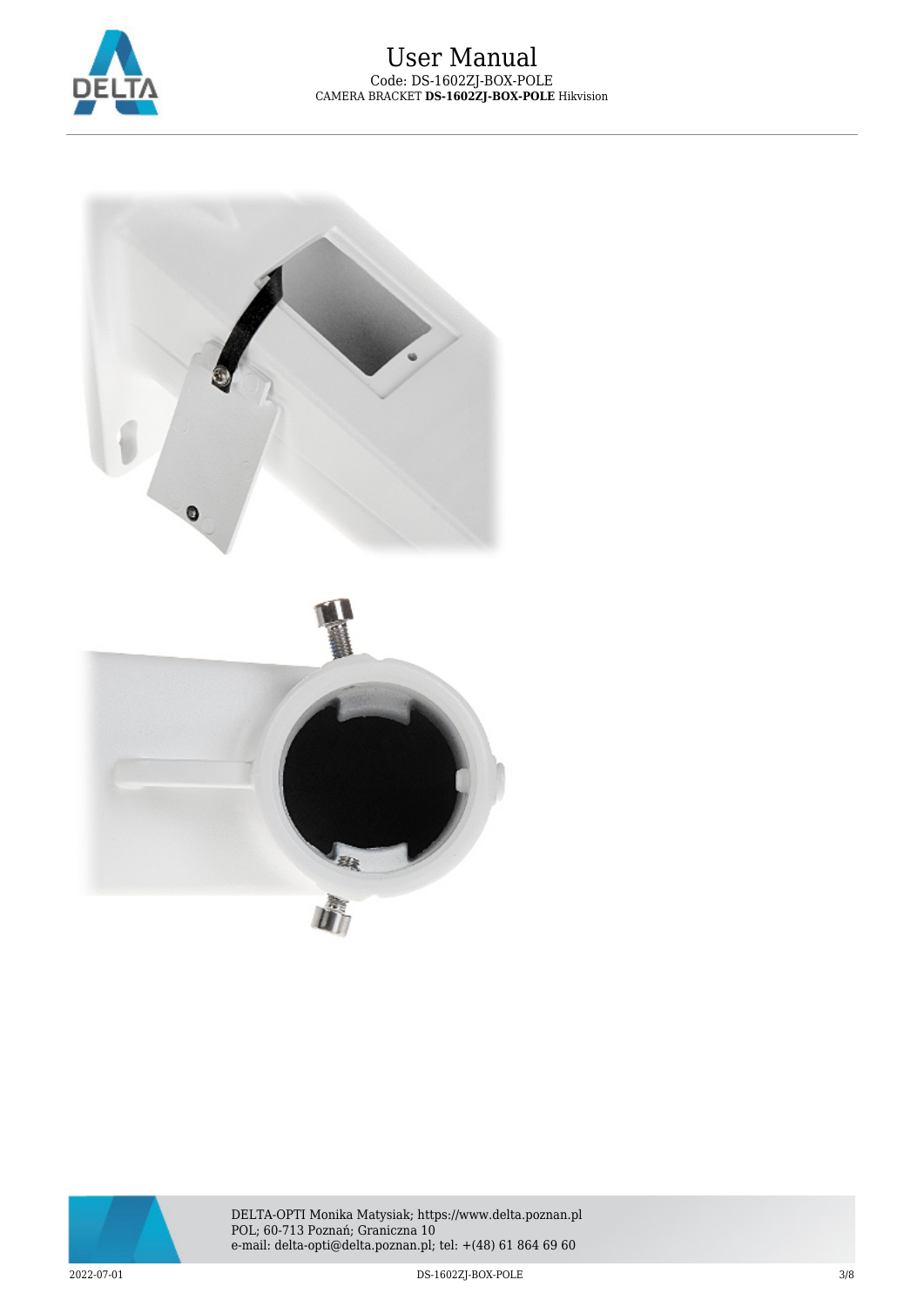



Dimensions:



DELTA-OPTI Monika Matysiak; https://www.delta.poznan.pl POL; 60-713 Poznań; Graniczna 10 e-mail: delta-opti@delta.poznan.pl; tel: +(48) 61 864 69 60

2022-07-01 DS-1602ZJ-BOX-POLE 4/8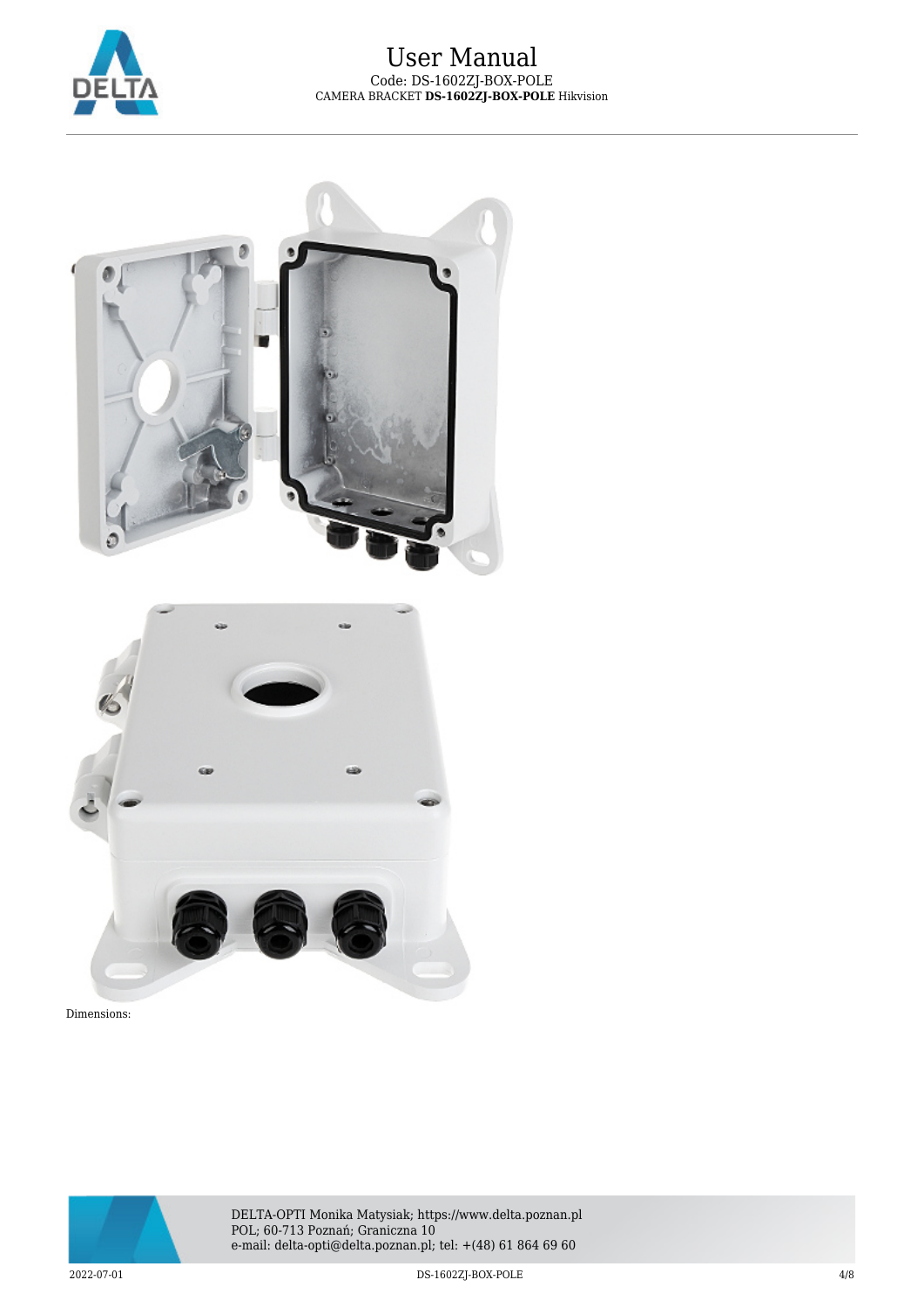





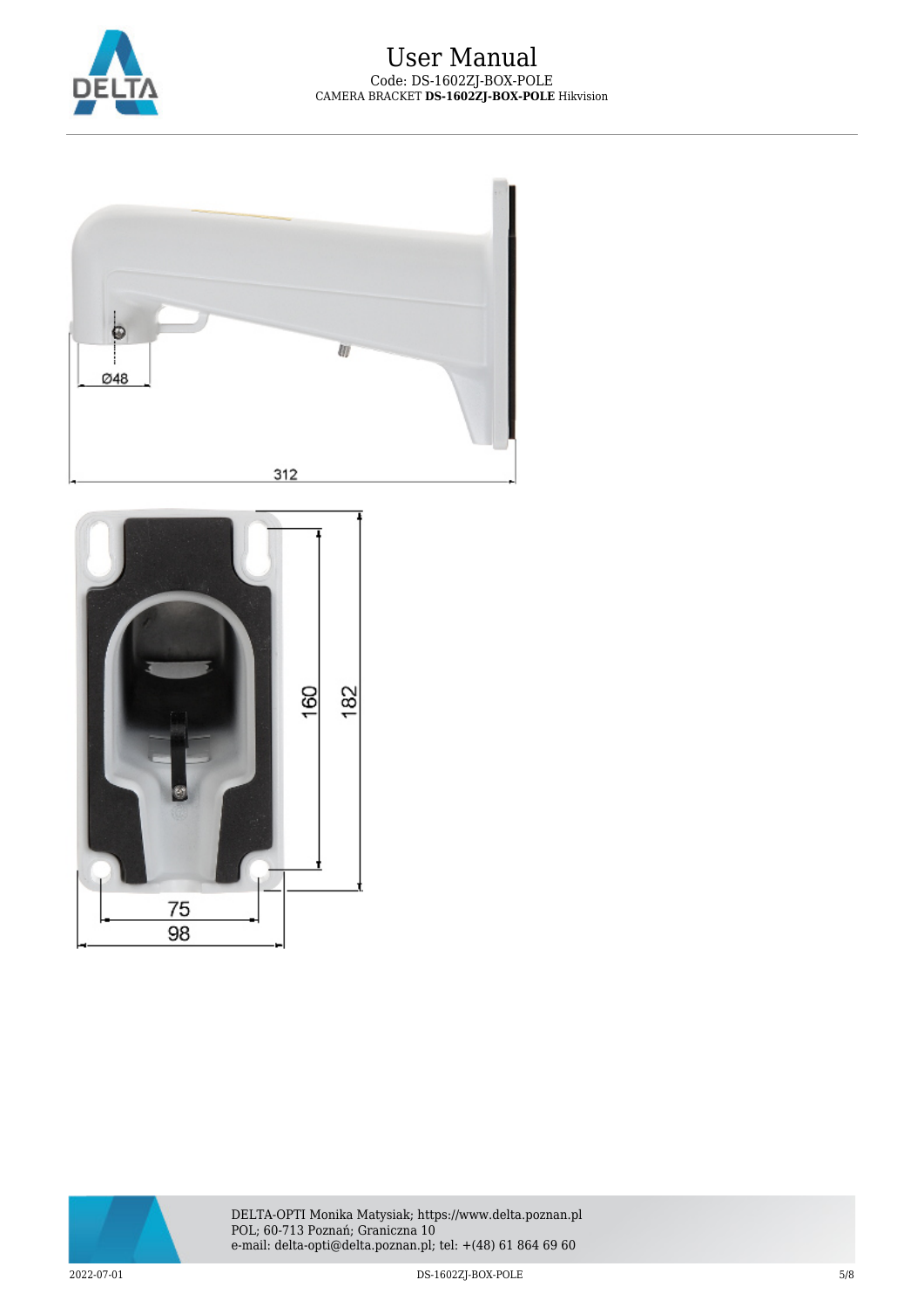





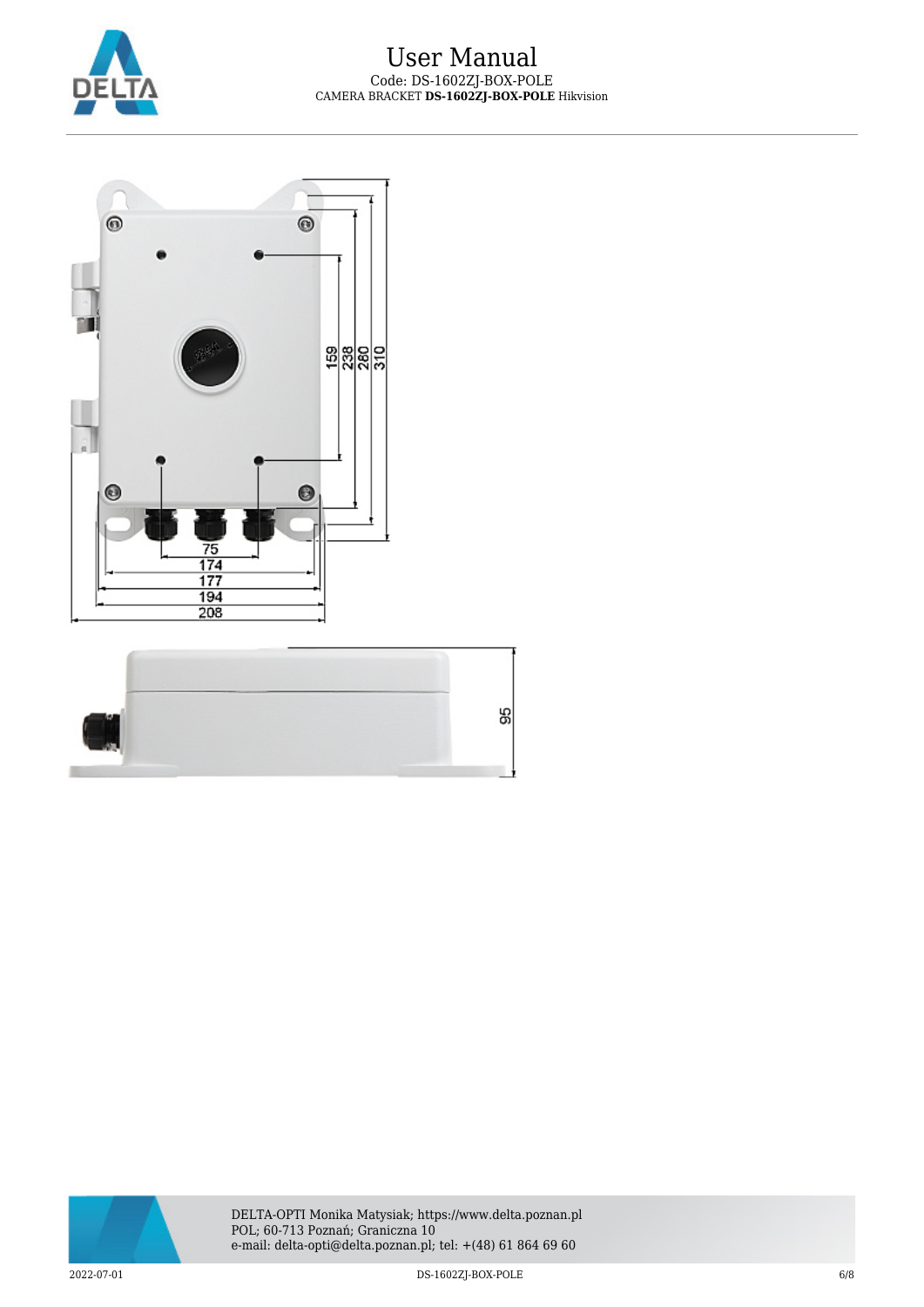



In the kit:



DELTA-OPTI Monika Matysiak; https://www.delta.poznan.pl POL; 60-713 Poznań; Graniczna 10 e-mail: delta-opti@delta.poznan.pl; tel: +(48) 61 864 69 60

2022-07-01 DS-1602ZJ-BOX-POLE 7/8